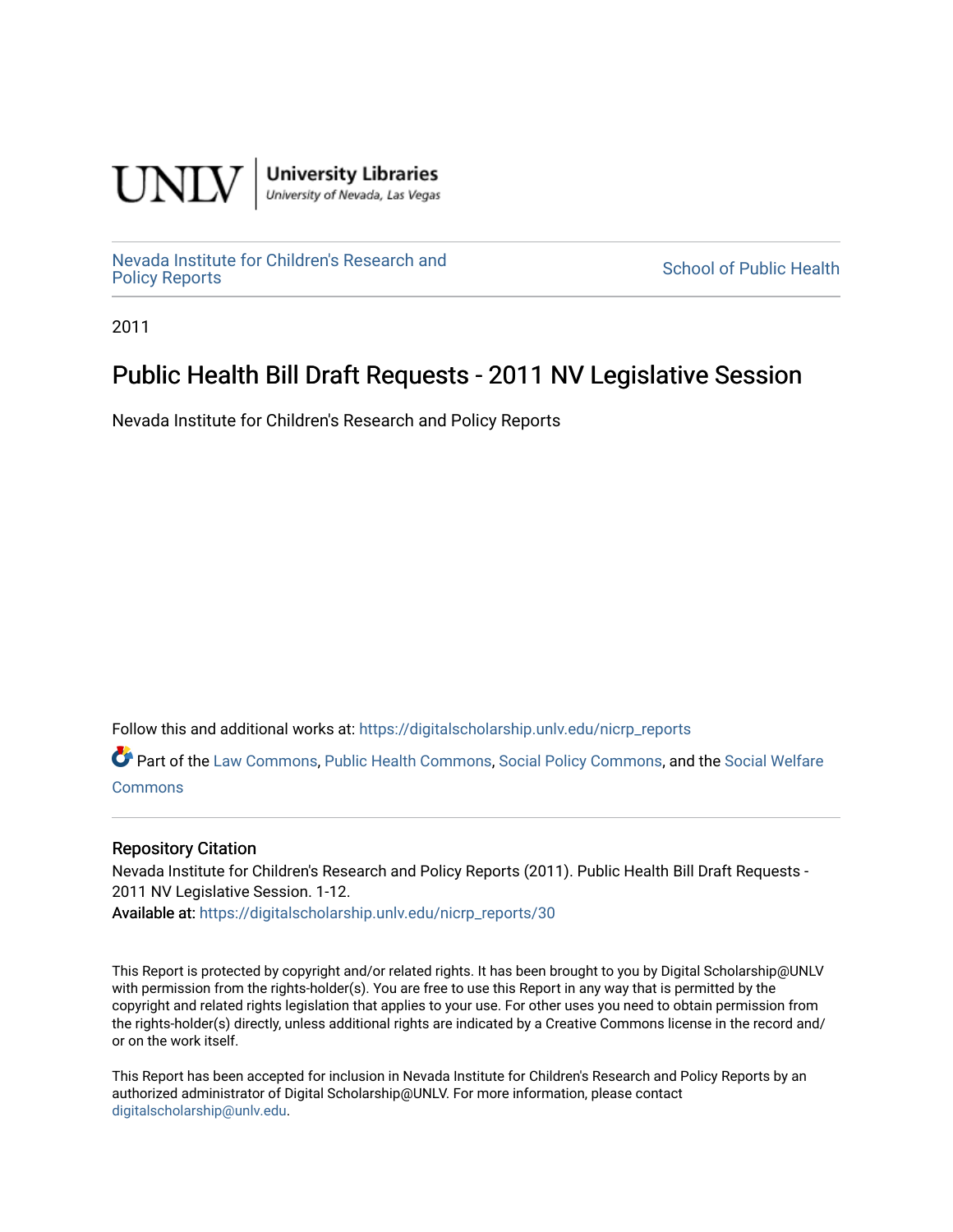|              | <b>Public Health</b><br><b>Bill Draft Requests - 2011 NV Legislative Session</b><br>*JSR= Joint Standing Rule |                                                                                                                                                   |                                                                                |                                                                                                   |  |  |
|--------------|---------------------------------------------------------------------------------------------------------------|---------------------------------------------------------------------------------------------------------------------------------------------------|--------------------------------------------------------------------------------|---------------------------------------------------------------------------------------------------|--|--|
|              |                                                                                                               | A complete list of Bill Draft Requests (BDRs) are available on the NV State Legislature homepage at www.leg.state.nv.us                           |                                                                                |                                                                                                   |  |  |
| Bill#        | <b>BDR</b>                                                                                                    | <b>Description</b>                                                                                                                                | <b>Requestor</b>                                                               | <b>Status</b>                                                                                     |  |  |
|              |                                                                                                               | Access to Health Care, Prescription Medication, and Insurance                                                                                     |                                                                                |                                                                                                   |  |  |
|              |                                                                                                               |                                                                                                                                                   |                                                                                |                                                                                                   |  |  |
| <b>SB310</b> | 69                                                                                                            | Enacts the Freedom of Choice in Health Care Act.                                                                                                  | Senator Raggio                                                                 | *Pursuant to Joint Standing<br>Rule No. 14.3.1, no further<br>action allowed                      |  |  |
|              | 138                                                                                                           | Revises provisions governing the treatment and control of<br>sexually transmitted diseases.                                                       | <b>Senator Parks</b>                                                           |                                                                                                   |  |  |
| <b>SB336</b> | 234                                                                                                           | Revises provisions governing prescription drugs                                                                                                   | Senator Schneider                                                              | No further action taken                                                                           |  |  |
| <b>SB278</b> | 253                                                                                                           | Revises provisions relating to healthcare and health insurance.                                                                                   | Senator Horsford                                                               | Senate passed<br>Assembly Passed<br>Enrolled and delivered to<br>Governor<br>*Exemption effective |  |  |
| <b>AB89</b>  | 278                                                                                                           | Requires certain polices of health insurance and health care<br>plans to provide coverage for acupuncture treatments in certain<br>circumstances. | Senator Breenden<br>Joint: Assemblyman<br>Segerblom                            | *Pursuant to Joint Standing<br>Rule No. 14.3.1, no further<br>action allowed                      |  |  |
| <b>AB36</b>  | 282                                                                                                           | Makes various changes concerning the Fund for Hospital Care to<br>Indigent Persons.                                                               | Nevada Association of<br>Counties                                              | Senate Passed<br>Assembly Passed<br>Approved by the Governor                                      |  |  |
| AB411        | 372                                                                                                           | Enacts the Freedom of Choice in Health Care Act.                                                                                                  | Assemblyman Goedhart                                                           | *Pursuant to Joint Standing<br>Rule No. 14.3.1, no further<br>action allowed                      |  |  |
| <b>AB80</b>  | 496                                                                                                           | Makes various changes regarding PEBP benefits, reporting,<br>subsidization, rights and coverage.                                                  | <b>Public Employees Benefit</b><br>Program                                     | Senate passed<br>Assembly Passed<br>Enrolled and delivered to<br>Governor                         |  |  |
|              | 619                                                                                                           | SCR: Encourages health care providers to offer routine screening<br>for Human Immunodeficiency Virus (HIV) in all health care<br>settings.        | Senator Breeden<br>Joint Requester: Senator<br>Parks, Assemblyman<br>Segerblom |                                                                                                   |  |  |
| <b>SB418</b> | 695                                                                                                           | Creates provisions related to health care reform.                                                                                                 | Senate Committee on<br><b>Health &amp; Human Services</b>                      | *EXEMPT, Pursuant to Joint<br>Standing Rule 14.6.4(a).                                            |  |  |
| AB369        | 705                                                                                                           | Makes various changes relating to health care reform                                                                                              | Assemblyman Stewart                                                            | *Pursuant to Joint Standing<br>Rule No. 14.3.1, no further<br>action allowed                      |  |  |

*Prepared by The Nevada Institute for Children's Research and Policy, School of Community Health Sciences, UNLV* This document is located on the web at  $\frac{http://nic.unlv.edu/}{http://nic.unlv.edu/}$  Updated 6/13/2011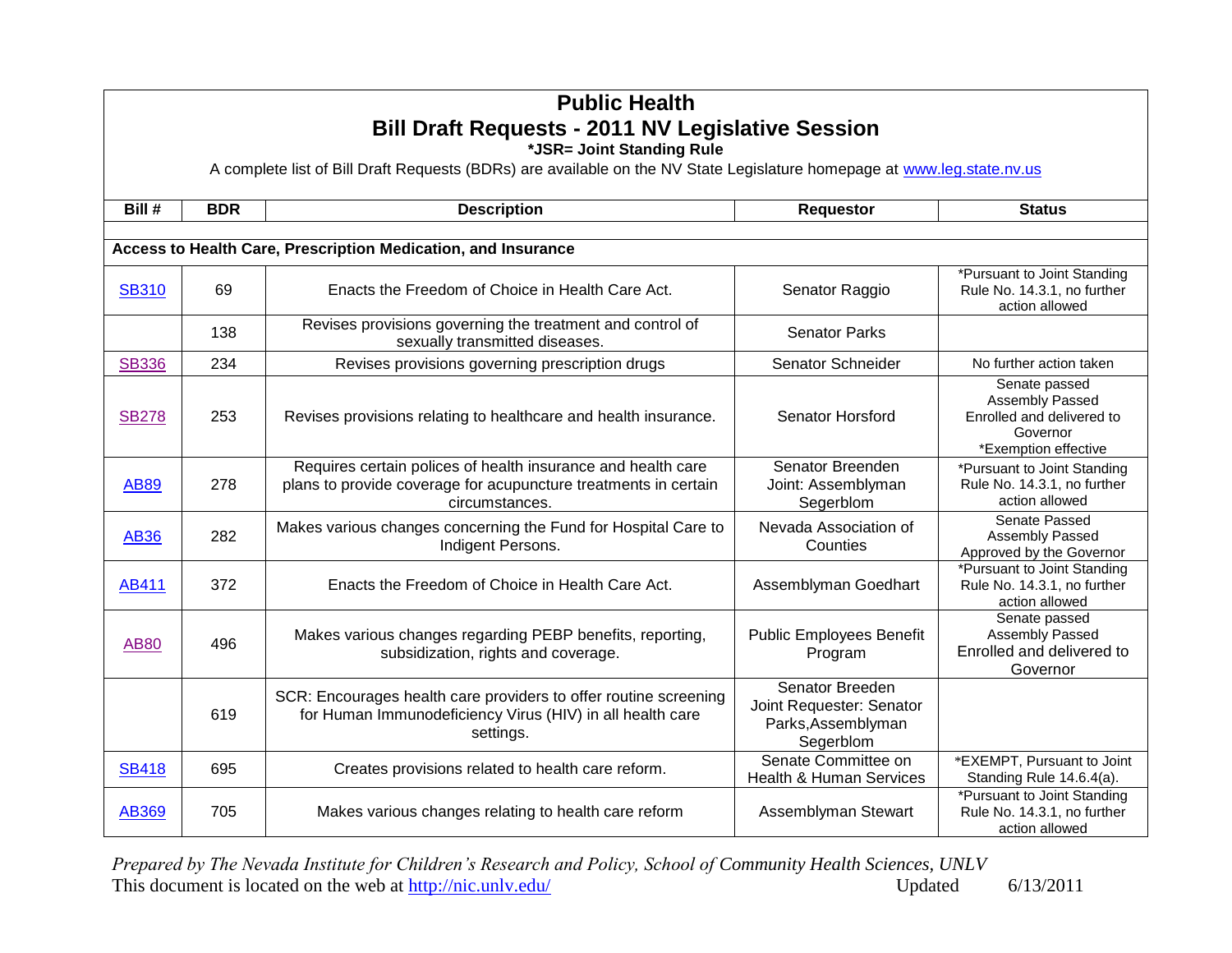| AB155        | 727                                       | Revises provisions relating to rates of insurance.                                                                                  | Assemblyman Atkinson                                  | *Pursuant to Joint Standing<br>Rule No. 14.3.1, no further<br>action allowed                  |
|--------------|-------------------------------------------|-------------------------------------------------------------------------------------------------------------------------------------|-------------------------------------------------------|-----------------------------------------------------------------------------------------------|
| AB209        | 756                                       | Makes various changes relating to health care.                                                                                      | Assembly Committee on<br>Health and Human<br>Services | * Pursuant to Joint Standing<br>Rule No. 14.3.1, no further<br>action allowed                 |
|              | 761                                       | Revises provisions related to preventative health care.                                                                             | Senator Breeden                                       |                                                                                               |
|              | 774                                       | Makes various changes relating to insurance.                                                                                        | Assemblywoman Diaz                                    |                                                                                               |
| <b>AB120</b> | 813                                       | Revises various provisions concerning insurance.                                                                                    | Assemblyman Horne                                     | * Pursuant to Joint Standing<br>Rule No. 14.3.1, no further<br>action allowed                 |
|              | 853                                       | Requires certain disclosures to insured if policy of life insurance<br>may lapse.                                                   | Assemblywoman<br>Woodbury                             |                                                                                               |
| <b>SB329</b> | 904                                       | Revises provisions governing labeling of prescriptions.                                                                             | Senator Breeden                                       | Senate passed<br>Assembly passed<br>Enrolled and delivered to<br>Governor                     |
|              | 905                                       | Revises provisions governing policies of motor vehicle insurance.                                                                   | Senator Breeden                                       |                                                                                               |
| AB162        | 910                                       | Revises provisions regarding the use of credit scoring by certain<br>insurance agencies or companies.                               | Assemblyman Aizley                                    | * Pursuant to Joint Standing<br>Rule No. 14.3.1, no further<br>action allowed                 |
| <b>SB97</b>  | 940                                       | Removes prospective expiration of certain provisions relating to<br>the list of preferred drugs to be used for the Medicaid program | <b>Senator Wiener</b>                                 | Assembly passed<br>Senate Passed<br>Approved by Governor                                      |
|              | <b>Health Professionals and Practices</b> |                                                                                                                                     |                                                       |                                                                                               |
| <b>SB285</b> | 14                                        | Revises provisions relating to the regulation of medical<br>assistants.                                                             | Assemblywoman Leslie                                  | *Pursuant to Joint Standing<br>Rule No. 14.3.1, no further<br>action allowed                  |
| <b>SB294</b> | 16                                        | Makes various changes concerning medical assistants.                                                                                | Senator Cegavske                                      | Assembly passed<br>Senate passed<br>To enrollment.                                            |
| AB345        | 26                                        | Revises provisions relating to health care.                                                                                         | Assemblyman Ohrenschall                               | Assembly passed<br>Senate Passed<br>In Assembly. To enrollment.<br><b>Exemption effective</b> |
| <b>AB98</b>  | 56                                        | Enacts the Uniform Emergency Volunteer Health Care<br>Practitioners Act.                                                            | Senator Care                                          | Senate passed<br>Assembly Passed<br>Approved by Governor                                      |
| <b>SB205</b> | 84                                        | Provides for autonomous practice of advanced practitioner of<br>nursing.                                                            | Assemblywoman Leslie                                  | Senate passed<br>Assembly Passed<br>Approved by Governor                                      |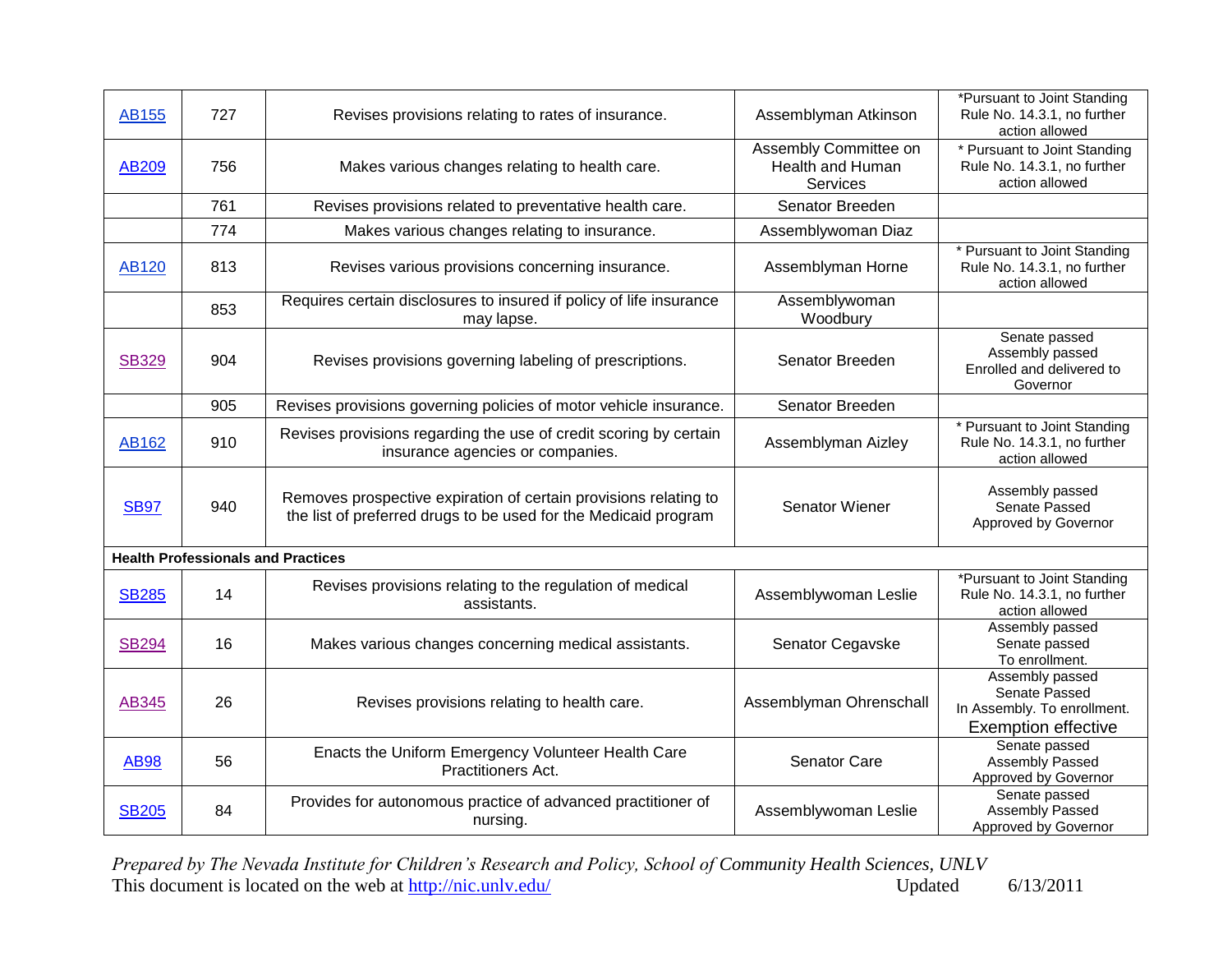| AB253        | 100 | Makes various changes concerning assessments, fees, fines and<br>settlements relating to occupational safety and health.                                        | Legislative Commission's<br>Subcommittee to Review<br>the US Dept of Labor's<br>Report on the NV<br>Occupational Safety and<br>Health Program | Senate passed<br>Assembly Passed<br>6/2/11 Returned to Assembly<br>with Governor's veto message<br>Placed on Chief Clerk's desk. |
|--------------|-----|-----------------------------------------------------------------------------------------------------------------------------------------------------------------|-----------------------------------------------------------------------------------------------------------------------------------------------|----------------------------------------------------------------------------------------------------------------------------------|
| AB254        | 101 | Makes various changes concerning the issuance of citations for<br>certain occupational safety and health violations.                                            | Legislative Commission's<br>Subcommittee to Review<br>the US Dept of Labor's<br>Report on the NV<br>Occupational Safety and<br>Health Program | Senate passed<br>Assembly Passed<br>6/2/11 Returned to Assembly<br>with Governor's veto message<br>Placed on Chief Clerk's desk. |
| <b>AB255</b> | 102 | Provides for certain communications with family members of<br>workers injured or killed in occupational accidents.                                              | Legislative Commission's<br>Subcommittee to Review<br>the US Dept of Labor's<br>Report on the NV<br>Occupational Safety and<br>Health Program | Assembly passed<br>Senate passed<br>Enrolled and delivered to<br>Governor.<br>*Exemption effective                               |
|              | 103 | Makes technical corrections.                                                                                                                                    | Legislative Counsel                                                                                                                           |                                                                                                                                  |
| <b>SB37</b>  | 106 | Requires certain health care licensing boards to communicate<br>with each other under certain circumstances.                                                    | <b>Senator Wiener</b>                                                                                                                         | Assembly passed<br>Senate passed<br>approved by Governor.                                                                        |
| <b>AB56</b>  | 119 | Grants administrative subpoena power for the Medicaid Fraud<br>Control Unit of the Office of the Attorney General to obtain<br>necessary records and materials. | <b>Attorney General</b>                                                                                                                       | Senate Passed<br>Assembly Passed<br>approved by Governor.                                                                        |
| <b>AB146</b> | 179 | Revises provisions governing the Office for Consumer Health<br>Assistance                                                                                       | Assembly Committee on<br>Health and Human<br>Services                                                                                         | Senate Passed<br>Assembly Passed<br>approved by Governor.                                                                        |
| <b>SB388</b> | 189 | Prescribes provisions relating to medical assistants.                                                                                                           | Legislative Committee on<br><b>Health Care</b>                                                                                                | *Pursuant to Joint Standing<br>Rule No. 14.3.1, no further<br>action allowed                                                     |
| <b>SB115</b> | 192 | Establishes provisions governing payment for provision of certain<br>services and care and reports relating to those services and care.                         | Legislative Committee on<br><b>Health Care</b>                                                                                                | Assembly Passed<br>Senate Passed<br>Assembly Amendment No. 984<br>concurred in. To enrollment.<br>*Exemption effective           |
| <b>SB117</b> | 194 | Revises provisions governing licensure of certain physicians.                                                                                                   | Legislative Committee on<br><b>Health Care</b>                                                                                                | Assembly passed<br>Senate Passed<br>Approved by Governor                                                                         |
| <b>SB132</b> | 195 | Revises provisions governing the licensure of osteopathic<br>physicians.                                                                                        | Senate Committee on<br><b>Health and Education</b>                                                                                            | Assembly passed<br>Senate Passed<br>Approved by Governor                                                                         |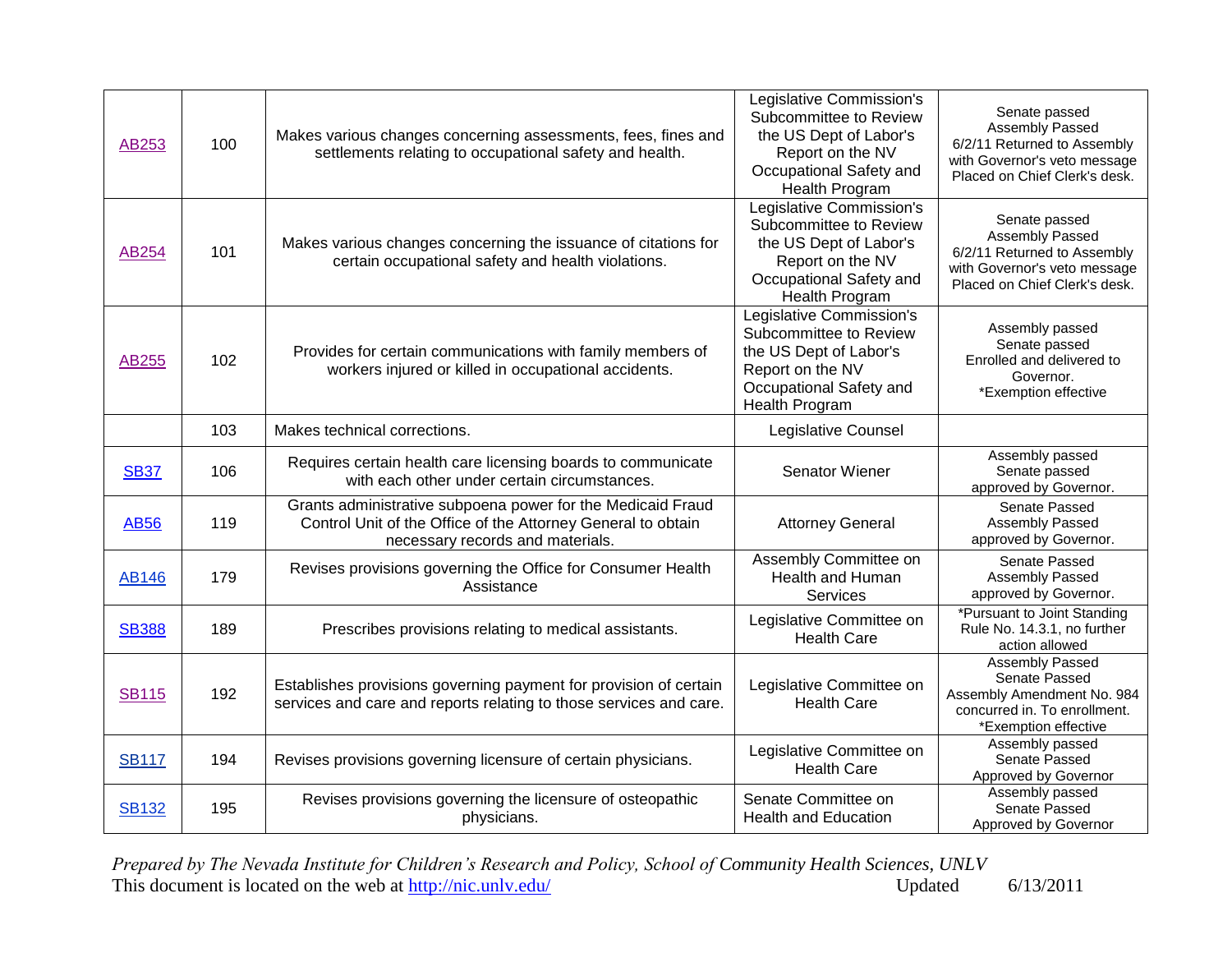| <b>SB354</b> | 254 | Makes various changes concerning occupational and<br>professional licensing.                                                                                                                      | Senator Schneider                              | Pursuant to Joint Standing<br>Rule No. 14.3.3, no further<br>action allowed                        |
|--------------|-----|---------------------------------------------------------------------------------------------------------------------------------------------------------------------------------------------------|------------------------------------------------|----------------------------------------------------------------------------------------------------|
| <b>SB338</b> | 261 | Makes various changes relating to sentinel events occurring in<br>medical facilities.                                                                                                             | Senator Breeden                                | Senate Passed<br>Assembly Passed<br>Enrolled and delivered to<br>Governor.<br>*Exemption effective |
| <b>AB29</b>  | 343 | Revises the authority of a board of hospital trustees of a public<br>hospital with respect to the organization of staff and<br>compensation of hospital advisory board members.                   | <b>Clark County</b>                            | Senate Passed<br>Assembly Passed<br>Approved by Governor                                           |
| <b>SB10</b>  | 344 | Requires approval for the establishment or expansion of certain<br>health facility programs in larger counties.                                                                                   | <b>Clark County</b>                            | Assembly passed<br>Senate Passed<br>Approved by the Governor                                       |
| <b>AB54</b>  | 345 | Revises the funding mechanism for University Medical Center.                                                                                                                                      | <b>Clark County</b>                            | *Pursuant to Joint Standing<br>Rule No. 14.3.1, no further<br>action allowed                       |
| <b>SB190</b> | 377 | Provides for licensure of music therapists.                                                                                                                                                       | Assemblyman Denis                              | Assembly passed<br>Senate Passed<br>Approved by Governor                                           |
| <b>SB270</b> | 379 | Requires certain health care providers to receive training<br>concerning prescription drug abuse.                                                                                                 | Assemblyman Denis                              | *Pursuant to Joint Standing<br>Rule No. 14.3.1, no further<br>action allowed                       |
| <b>AB21</b>  | 409 | Makes state professional licensing boards and commissions<br>subject to same budgeting, auditing, leasing, banking,<br>compensation and other requirements as other Executive Branch<br>agencies. | Office of the Governor                         | *Pursuant to Joint Standing<br>Rule No. 14.3.1, no further<br>action allowed                       |
| <b>AB51</b>  | 447 | Revises provisions to provide consistency with national<br>educational standards for emergency medical service providers.                                                                         | Health Division - Health<br>and Human Services | *Pursuant to Joint Standing<br>Rule No. 14.3.1, no further<br>action allowed                       |
| <b>AB55</b>  | 498 | Authorizes application fee increases for initial license to practice<br>dentistry or dental hygiene and allows Dental Examiners to issue<br>limited licenses and temporary permits.               | <b>Board of Dental Examiners</b>               | Assembly Passed<br>Senate Passed<br>Approved by the Governor                                       |
| <b>AB20</b>  | 501 | Allows optometrists practicing in other states to apply for<br>licensure in Nevada by endorsement.                                                                                                | <b>State Board of Optometry</b>                | No further action taken                                                                            |
| <b>SB36</b>  | 502 | Requires licensed podiatrists who change addresses to report the<br>change and requires full reports of background checks.                                                                        | <b>State Board of Podiatry</b>                 | Senate Passed<br>Assembly passed<br>Enrolled and delivered to<br>Governor.                         |
| <b>AB65</b>  | 503 | Revises the provisions governing licensure or certification and<br>regulation of Behavior Analysts, Assistant Behavior Analysts and<br>Certified Autism Behavior Interventionists.                | Board of Psychological<br>Examiners            | *Pursuant to Joint Standing<br>Rule No. 14.3.1, no further<br>action allowed                       |
| <b>AB33</b>  | 504 | Allows issuance of citation, fines and cease and desist orders                                                                                                                                    | Board of Psychological                         | Assembly Passed                                                                                    |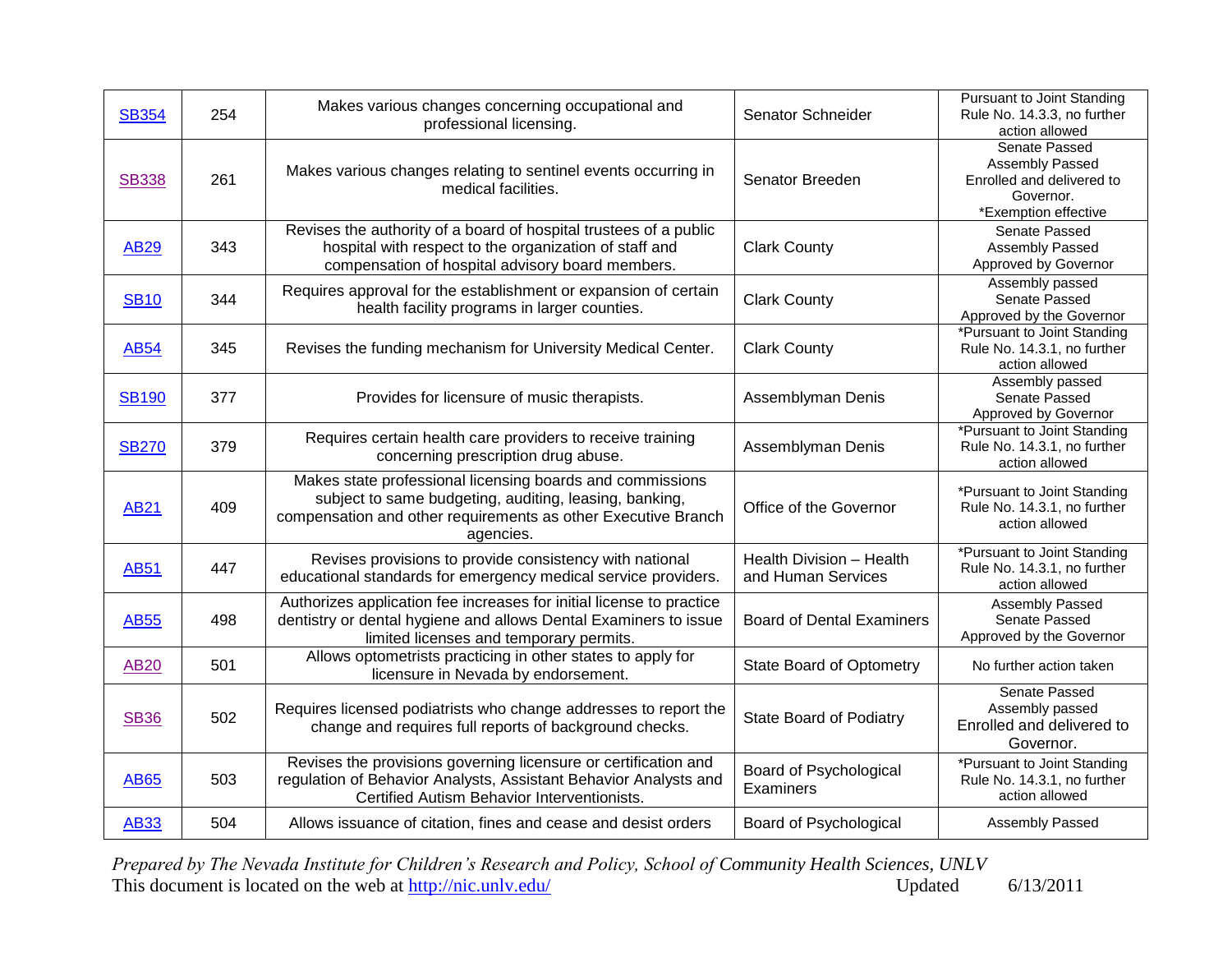|              |     | against unlicensed psychology practitioners.                                                                                | Examiners                                          | Senate Passed                                                                                             |
|--------------|-----|-----------------------------------------------------------------------------------------------------------------------------|----------------------------------------------------|-----------------------------------------------------------------------------------------------------------|
| <b>SB61</b>  | 506 | Revises the provisions governing Social Workers and adds<br>Licensed Masters Social Worker to social work licensing levels. | Board of Examiners for<br><b>Social Workers</b>    | Approved by the Governor<br>*Pursuant to Joint Standing<br>Rule No. 14.3.1, no further<br>action allowed. |
| AB280        | 517 | Requires providers of health care to follow a safety checklist.                                                             | Assemblyman Oceguera                               | Senate passed<br>Assembly Passed<br>Approved by the Governor                                              |
| <b>SB419</b> | 518 | Establishes provisions relating to safe injection practices.                                                                | Senate Committee on<br><b>Health and Education</b> | Senate passed<br>Assembly passed<br>Enrolled and delivered to<br>Governor.                                |
| <b>AB278</b> | 530 | Provides for consolidation of fire departments by county.                                                                   | Assemblyman Segerblom                              | *Pursuant to Joint Standing<br>Rule No. 14.3.1, no further<br>action allowed                              |
| <b>SB220</b> | 694 | Makes various changes relating to health information technology.                                                            | Senator Copening                                   | <b>Assembly Passed</b><br>Senate Passed<br>Approved by Governor                                           |
| <b>SB135</b> | 717 | Revises provisions governing post-employment eligibility for<br>presumptive occupational disease coverage.                  | Senator Rhoads                                     | <b>Pursuant to Joint Standing</b><br>Rule No. 14.3.4, no further<br>action allowed                        |
| AB149        | 762 | Makes various changes concerning medical malpractice claims.                                                                | Senator Breeden                                    | *Pursuant to Joint Standing<br>Rule No. 14.3.3, no further<br>action allowed                              |
| <b>SB300</b> | 797 | Revises provisions governing hospital billing practices.                                                                    | Senator Leslie                                     | Assembly passed<br>Senate Passed<br>Approved by Gov                                                       |
|              | 816 | Revises provisions governing subsidies under the Public<br>Employees' Benefits Program.                                     | Senator Hardy                                      |                                                                                                           |
| <b>SB215</b> | 834 | Makes various changes concerning the certification of<br>chiropractic assistants.                                           | Senator Hardy                                      | Senate Passed<br>Assembly passed<br>Enrolled and delivered to<br>Governor.                                |
| <b>SB168</b> | 837 | Makes various changes concerning medical boards.                                                                            | Senator Hardy                                      | Assembly passed<br>Senate passed<br>To enrollment.                                                        |
| <b>SB258</b> | 843 | Makes various changes relating to anesthesiology.                                                                           | Senator Hardy                                      | *Pursuant to Joint Standing<br>Rule No. 14.3.1, no further<br>action allowed                              |
| AB289        | 871 | Enacts provisions relating to the practice of dietetics.                                                                    | Assemblywoman<br>Mastroluca                        | Senate passed<br>Assembly Passed<br>Approved by Governor.<br>Chapter 273.                                 |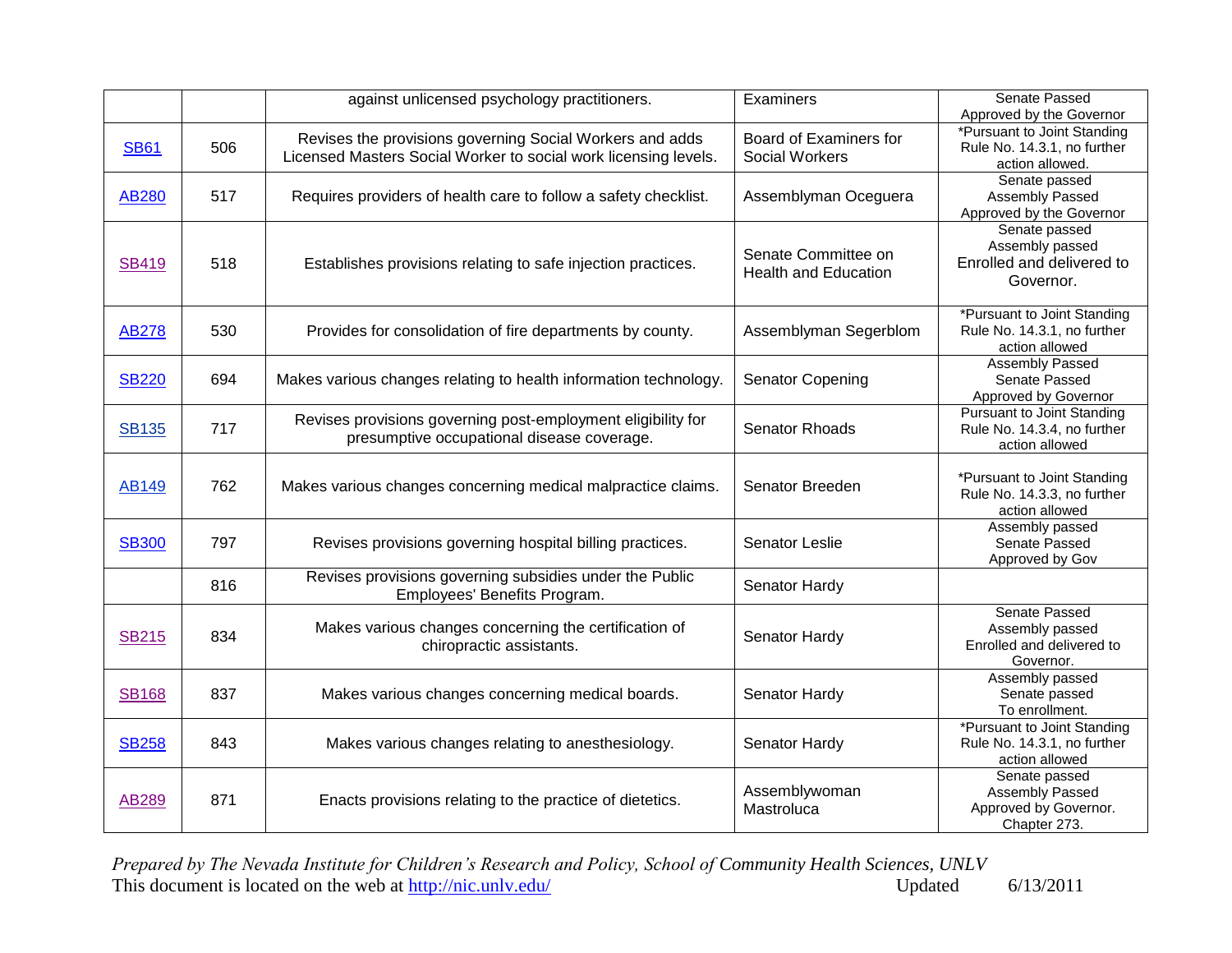| AB199                     | 875                                   | Revises provisions governing pharmacists.                                                                                                                                                                | Assemblywoman Smith                                                                  | Assembly passed<br>Senate passed<br>To enrollment.                                                |  |  |  |
|---------------------------|---------------------------------------|----------------------------------------------------------------------------------------------------------------------------------------------------------------------------------------------------------|--------------------------------------------------------------------------------------|---------------------------------------------------------------------------------------------------|--|--|--|
| <b>SB225</b>              | 938                                   | Creates a state level recognition of hospitals as primary stroke<br>centers.                                                                                                                             | Senator Cegavske                                                                     | Assembly passed<br>Senate Passed<br>Approved by gov                                               |  |  |  |
|                           | <b>Mental Health</b>                  |                                                                                                                                                                                                          |                                                                                      |                                                                                                   |  |  |  |
| AB316                     | 260                                   | Makes various changes relating to autism.                                                                                                                                                                | Assemblywoman<br>Woodbury                                                            | Assembly passed<br>Senate Passed<br>In Assembly. To enrollment.                                   |  |  |  |
| <b>AB94</b>               | 273                                   | Authorizes courts to admit persons suffering from mental illness<br>to outpatient treatment under certain circumstances.                                                                                 | Assemblyman Stewart                                                                  | *Pursuant to Joint Standing<br>Rule No. 14.3.1, no further<br>action allowed                      |  |  |  |
| <b>AB48</b>               | 336                                   | Revises provisions governing mental health consortia.                                                                                                                                                    | <b>Clark County Children's</b><br><b>Mental Health Consortium</b>                    | Assembly passed<br>Senate Passed<br>Enrolled and delivered to<br>Governor<br>*Exemption effective |  |  |  |
| <b>SB44</b>               | 448                                   | Moves from statute to regulation the definition of the consumers<br>of services from the Division of Mental Health and Developmental<br>Services of the Department of Health and Human Services.         | Mental Health and<br>Developmental Services -<br><b>Health and Human</b><br>Services | Assembly Passed<br>Senate Passed<br>Approved by the Governor                                      |  |  |  |
| <b>SB28</b>               | 449                                   | Eliminates some examinations required for commitment to and<br>release from a facility of the Division of Mental health and<br>Developmental Services of the Department of Health and Human<br>Services. | Mental Health and<br>Developmental Services-<br>Health and Human<br>Services         | * Pursuant to Joint Standing<br>Rule No. 14.3.1, no further<br>action allowed                     |  |  |  |
| <b>AB16</b>               | 451                                   | Allows unclassified senior physicians and psychiatrists employed<br>by the Department of Corrections to receive on-call<br>compensation.                                                                 | Corrections, Department<br>οf                                                        | * Pursuant to Joint Standing<br>Rule No. 14.3.1, no further<br>action allowed                     |  |  |  |
| <b>SB149</b>              | 603                                   | Replaces statutory references to "mental retardation" with<br>references to "intellectual disabilities."                                                                                                 | Senator Cegavske                                                                     | In Senate. To enrollment.                                                                         |  |  |  |
| <b>Disease Prevention</b> |                                       |                                                                                                                                                                                                          |                                                                                      |                                                                                                   |  |  |  |
| <b>SB131</b>              | 352                                   | Revises provisions related to newborn screenings.                                                                                                                                                        | Senate Committee on<br><b>Health and Education</b>                                   | <b>Assembly Passed</b><br>Senate passed<br>Approved by the Governor                               |  |  |  |
|                           | <b>Physical Fitness and Nutrition</b> |                                                                                                                                                                                                          |                                                                                      |                                                                                                   |  |  |  |
| <b>SB27</b>               | 24                                    | Requires persons who operate childcare facilities to complete<br>continuing education relating to childhood obesity, nutrition and<br>physical activity                                                  | Senator Wiener                                                                       | Assembly Passed<br>Senate passed<br>Approved by the Governor                                      |  |  |  |
| <b>SB289</b>              | 521                                   | SCR: Encourages nutritional health of children.                                                                                                                                                          | <b>Senator Copening</b>                                                              | Assembly passed<br>Senate passed                                                                  |  |  |  |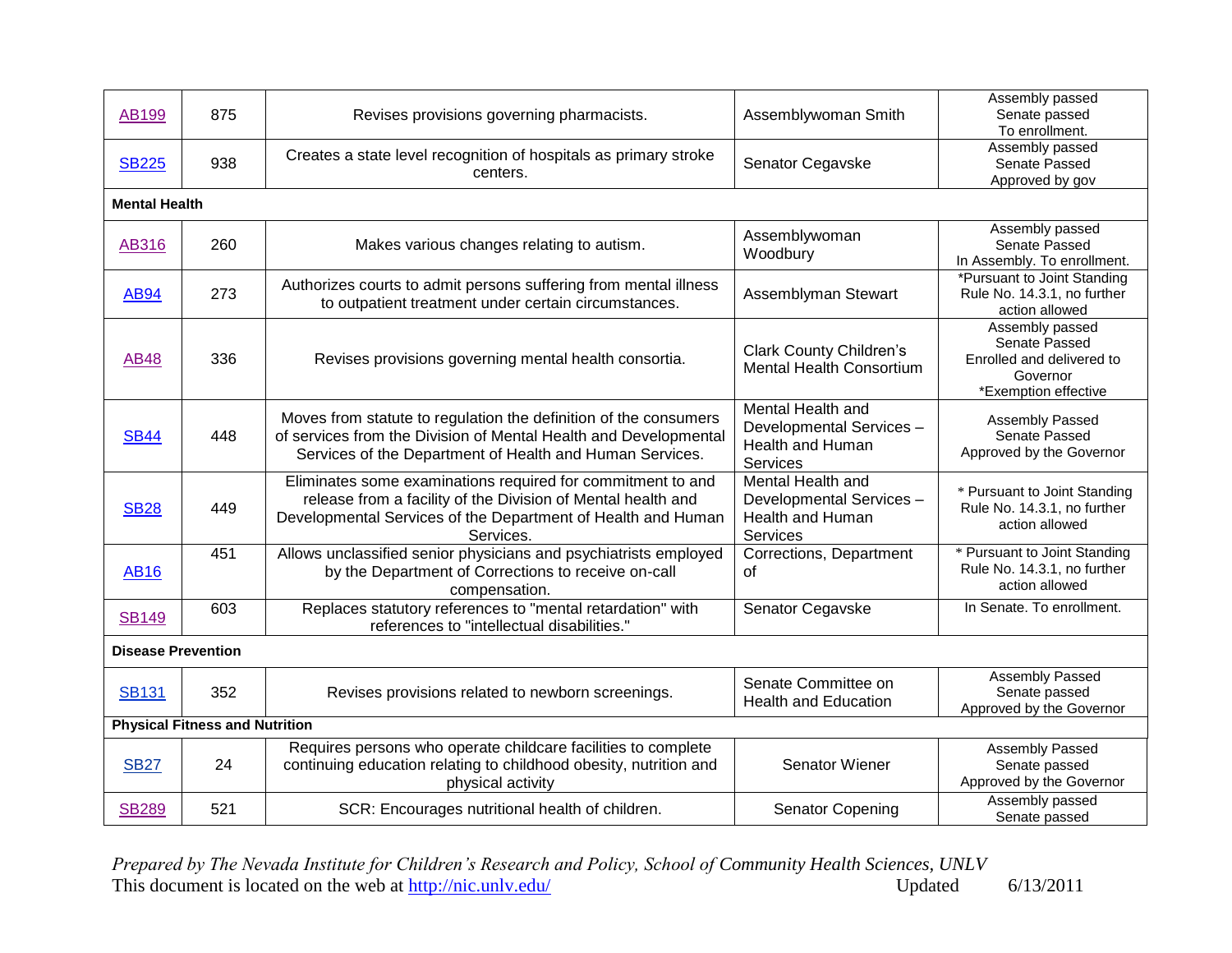|                  |                                  |                                                                                                                                                                                                          |                                                    | Enrolled and delivered to<br>Governor.                                             |
|------------------|----------------------------------|----------------------------------------------------------------------------------------------------------------------------------------------------------------------------------------------------------|----------------------------------------------------|------------------------------------------------------------------------------------|
|                  | <b>Tobacco and Substance Use</b> |                                                                                                                                                                                                          |                                                    |                                                                                    |
|                  | 96                               | Revises provisions relating to funding for substance abuse<br>services.                                                                                                                                  | Assemblyman Munford                                |                                                                                    |
| <b>AB61</b>      | 290                              | Establishes permanent entity to study and make<br>recommendations relating to the impact of the use of controlled<br>substances in Nevada.                                                               | <b>Attorney General</b>                            | Assembly Passed<br>Senate passed<br>Approved by the Governor                       |
| <b>SB166</b>     | 27                               | Requires installation of interlock device upon conviction of driving<br>under the influence of alcohol or a controlled substance.                                                                        | Assemblywoman Leslie                               | * Pursuant to Joint Standing<br>Rule No. 14.3.1, no further<br>action allowed      |
| <b>SB256</b>     | 419                              | Provides penalties for cultivating marijuana in greater quantities<br>than is allowable for medical use and for the manufacture of<br>certain similar substances.                                        | Assemblyman Hardy                                  | <b>Pursuant to Joint Standing</b><br>Rule No. 14.3.3, no further<br>action allowed |
|                  | 420                              | Makes various changes to provisions relating to the sale of<br>intoxicating liquors.                                                                                                                     | Assemblyman Anderson                               |                                                                                    |
| <b>SB228</b>     | 698                              | Bans the use, possession and sale of certain synthetic<br>substances which are similar to controlled substances.                                                                                         | Senator Settelmeyer                                | *Pursuant to Joint Standing<br>Rule No. 14.3.1, no further<br>action allowed       |
|                  | 715                              | Requires products containing ephedrine, pseudoephedrine and<br>phenylpropanolamine to be dispensed by prescription only unless<br>the product is formulated to prevent conversion to<br>methamphetamine. | Assemblywoman<br>Mastroluca                        |                                                                                    |
| <b>SB386</b>     | 869                              | Makes various changes concerning the taxation of tobacco<br>products.                                                                                                                                    | Senate Committee on<br>Revenue                     | * Pursuant to Joint Standing<br>Rule No. 14.3.1, no further<br>action allowed      |
| AB333            | 881                              | Revises the taxes on intoxicating liquors and tobacco products.                                                                                                                                          | Assemblywoman Pierce                               | *Pursuant to Joint Standing<br>Rule No. 14.3.1, no further<br>action allowed       |
| <b>AB170</b>     | 884                              | Requires provisions relating to warnings about the health hazard<br>of smoking for pregnant women.                                                                                                       | Assemblywoman Pierce                               | Senate Passed<br>Assembly Passed<br>Approved by Governor                           |
| AB235            | 912                              | Revises provisions regarding the use of medical marijuana.                                                                                                                                               | Assemblyman Aizley                                 | *Pursuant to Joint Standing<br>Rule No. 14.3.1, no further<br>action allowed       |
| <b>SB416</b>     | 923                              | Makes various changes to provisions governing marketing of<br>alcoholic beverages at retail establishments.                                                                                              | Senate Committee on<br>Commerce, Labor &<br>Energy | *Pursuant to Joint Standing<br>Rule No. 14.3.1, no further<br>action allowed       |
|                  | <b>Environmental Health</b>      |                                                                                                                                                                                                          |                                                    |                                                                                    |
|                  | 122                              | Revises provisions concerning the use of lead in fishing<br>equipment used in streams in Nevada.                                                                                                         | Senator Lee                                        |                                                                                    |
| ACR <sub>3</sub> | 214                              | _CR: Urges proactive habitat protection, restoration and                                                                                                                                                 | Legislative Committee on                           | Enrolled and delivered to<br>Secretary of State File No. 25.                       |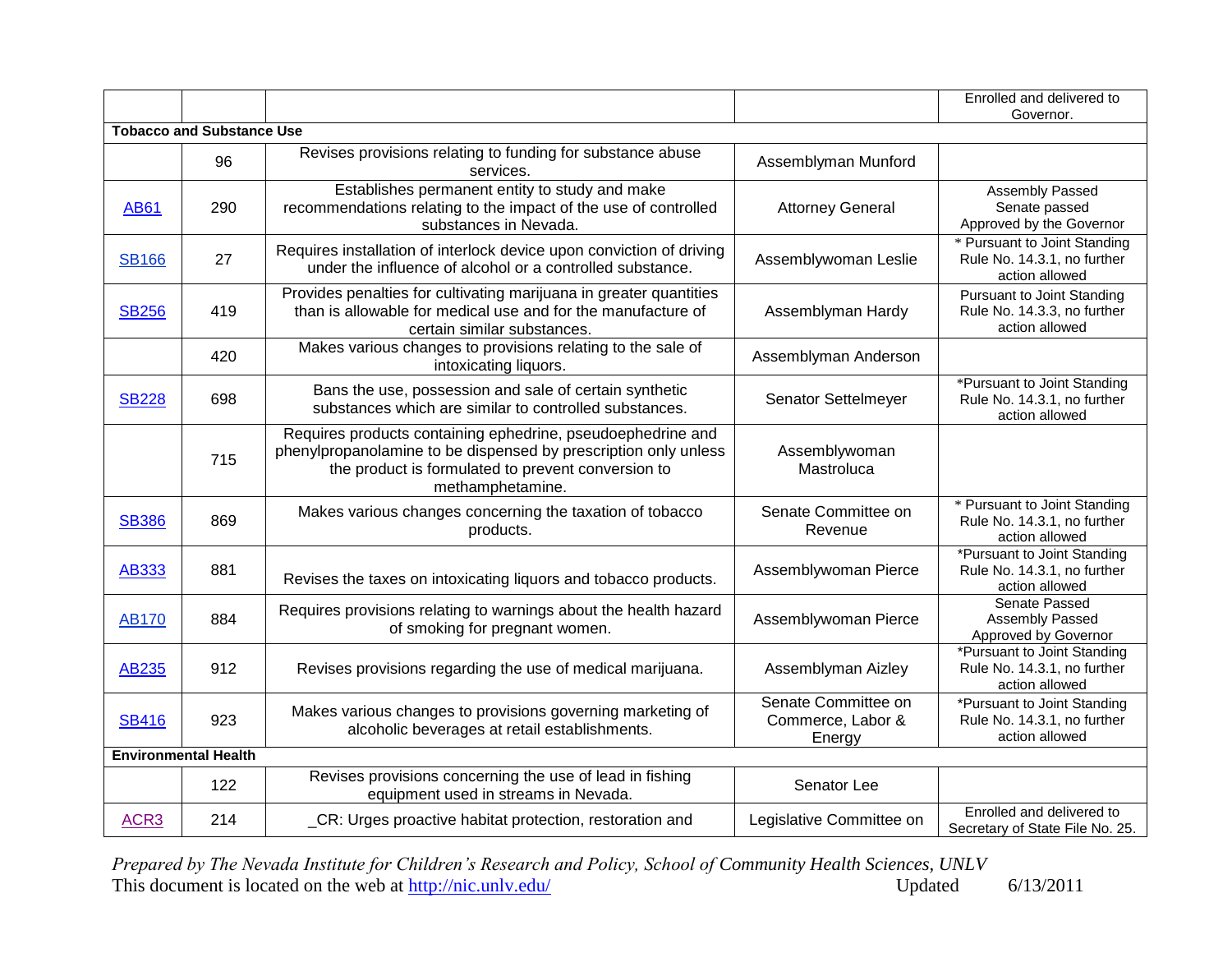|                          |     | mitigation to prevent listing of the Greater Sage Grouse as an<br>endangered species                                 | <b>Public Lands</b>                                                                                                    |                                                                                                              |
|--------------------------|-----|----------------------------------------------------------------------------------------------------------------------|------------------------------------------------------------------------------------------------------------------------|--------------------------------------------------------------------------------------------------------------|
| <b>SB146</b>             | 218 | Makes various changes concerning the use and taxation of<br>biodiesel.                                               | Legislative Commission's<br>Committee to Study the<br>Production and Use of<br>Energy                                  | *Pursuant to Joint Standing<br>Rule No. 14.3.1, no further<br>action allowed                                 |
| AB360                    | 266 | Revises provisions concerning the abatement of dangerous or<br>noxious structures or conditions on private property. | Assemblyman Bobzien                                                                                                    | <b>Assembly Passed</b><br>Senate passed<br>6/3/11 Senate Amendment<br>No. 748 concurred in. To<br>enrollment |
| <b>AB234</b>             | 301 | Imposes certain restrictions on the use and application of<br>pesticides.                                            | Assemblyman Aizley                                                                                                     | *Pursuant to Joint Standing<br>Rule No. 14.3.1, no further<br>action allowed                                 |
| <b>AB218</b>             | 542 | Imposes sales tax on bottled water.                                                                                  | Assemblyman Mortenson                                                                                                  | *Pursuant to Joint Standing<br>Rule No. 14.3.1, no further<br>action allowed                                 |
| AB150                    | 848 | Revises provisions governing energy efficiency measures.                                                             | Assemblyman Bobzien                                                                                                    | Senate Passed<br>Assembly Passed<br>Approved by Governor                                                     |
| <b>AB416</b>             | 849 | Makes various changes to renewable energy incentive programs.                                                        | Assemblyman Bobzien                                                                                                    | Assembly ways and means<br>May 17, 2011 No Action<br>*Exemption effective                                    |
|                          | 855 | Revises provisions relating to renewable energy.                                                                     | Senator Kihuen                                                                                                         |                                                                                                              |
| AB307                    | 872 | Makes various changes to provisions governing wildlife.                                                              | Assemblyman Bobzien                                                                                                    | Assembly passed<br>6/5/11 Senate Amendment<br>No. 902 concurred in. To<br>enrollment<br>*Exemption effective |
| <b>AB386</b>             | 880 | Revises provisions relating to renewable energy.                                                                     | Assemblyman Ohrenschall                                                                                                | *Pursuant to Joint Standing<br>Rule No. 14.3.1, no further<br>action allowed                                 |
|                          | 921 | Revises provisions relating to green jobs training.                                                                  | Senate Committee on<br>Commerce, Labor &<br>Energy                                                                     |                                                                                                              |
| <b>Injury Prevention</b> |     |                                                                                                                      |                                                                                                                        |                                                                                                              |
| <b>AB151</b>             | 12  | Prohibits texting while driving a motor vehicle.                                                                     | Assemblyman Atkinson<br>Joint Requester:<br>Assemblywoman Kirkpatrick,<br>Assemblywoman Smith,<br>Assemblyman Oceguera | No further action taken                                                                                      |
| <b>SB235</b>             | 38  | Makes failure to wear safety belt in a motor vehicle a primary<br>offense.                                           | Senator Nolan                                                                                                          | *Pursuant to Joint Standing<br>Rule No. 14.3.1, no further<br>action allowed.                                |

*Prepared by The Nevada Institute for Children's Research and Policy, School of Community Health Sciences, UNLV* This document is located on the web at  $\frac{http://nic.unlv.edu/}{http://nic.unlv.edu/}$  Updated 6/13/2011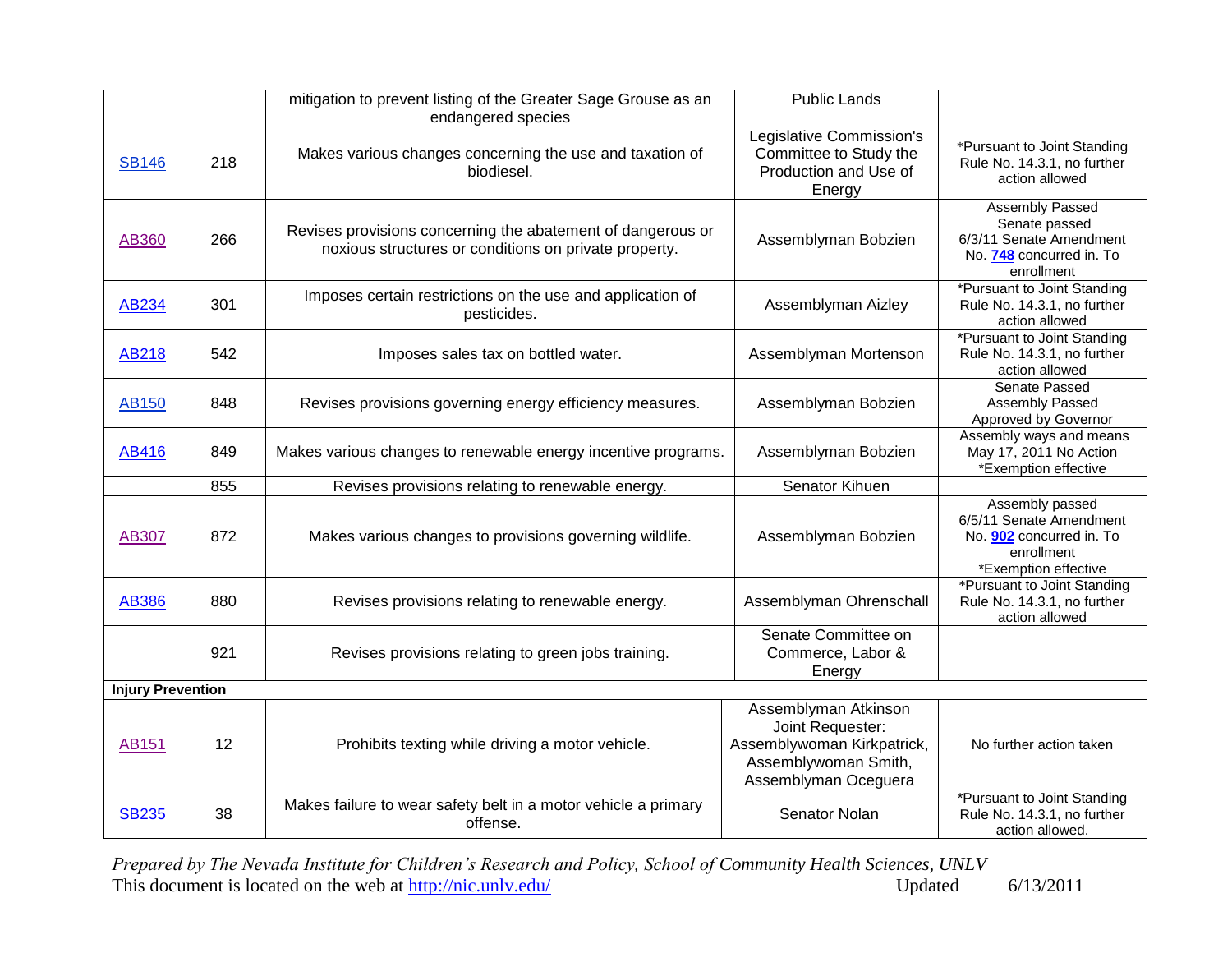|              | 42  | Revises provisions governing traffic safety.                                                                                         | Senator Nolan                                                  |                                                                                    |
|--------------|-----|--------------------------------------------------------------------------------------------------------------------------------------|----------------------------------------------------------------|------------------------------------------------------------------------------------|
| <b>SB140</b> | 45  | Prohibits a person operating a motor vehicle from using a<br>telephonic device to write, send or read a text-based<br>communication. | Senator Breeden                                                | Senate Passed<br>Assembly passed<br>Enrolled and delivered to<br>Governor          |
| <b>AB173</b> | 104 | Restricts the use of cellular phones while driving.                                                                                  | Assemblyman Munford                                            | *Pursuant to Joint Standing<br>Rule No. 14.3.1, no further<br>action allowed       |
| AB143        | 118 | Makes various changes concerning carrying concealed<br>firearms.                                                                     | Assemblyman Bobzien<br>Joint Requester:<br>Assemblywoman Smith | Senate Passed<br>Assembly Passed<br>Approved by Governor                           |
| <b>AB381</b> | 123 | Revises provisions relating to the use of force as protection.                                                                       | Assemblyman Mortenson                                          | *Pursuant to Joint Standing<br>Rule No. 14.3.1, no further<br>action allowed       |
| <b>SB114</b> | 190 | Revises provisions relating to controlled substances.                                                                                | Legislative Committee on<br><b>Health Care</b>                 | <b>Assembly Passed</b><br>Senate passed<br>Approved by the Governor.               |
| <b>SB55</b>  | 204 | Revises provisions concerning crimes against older persons.                                                                          | <b>Attorney General</b>                                        | Senate Passed<br>Assembly passed<br>Enrolled and delivered to<br>Governor          |
|              | 269 | Increases penalties for driving under the influence.                                                                                 | Assemblyman Stewart                                            |                                                                                    |
| <b>SB42</b>  | 293 | Revises provisions relating to impaired driving.                                                                                     | <b>Attorney General</b>                                        | <b>Pursuant to Joint Standing</b><br>Rule No. 14.3.3, no further<br>action allowed |
| <b>SB76</b>  | 461 | Prohibits texting while driving a motor vehicle.                                                                                     | Dept of Public Safety                                          | *Pursuant to Joint Standing<br>Rule No. 14.3.1, no further<br>action allowed       |
|              | 545 | Makes various changes relating to the State Emergency<br>Response Commission.                                                        | Senator Nolan                                                  |                                                                                    |
| <b>SB319</b> | 763 | Revises provisions related to motor vehicles.                                                                                        | Senator Breeden                                                | *Pursuant to Joint Standing<br>Rule No. 14.3.1, no further<br>action allowed       |
| <b>SB318</b> | 781 | Makes various changes concerning fire safety for certain<br>vehicles.                                                                | <b>Senator Parks</b>                                           | Assembly Passed<br>Senate Passed<br>Approved by the Governor.                      |
| AB231        | 894 | AJR: Proposes to amend the Nevada Constitution to allow<br>persons to carry a concealed firearm without a permit.                    | Assemblyman Goedhart                                           | *Pursuant to Joint Standing<br>Rule No. 14.3.1, no further<br>action allowed       |
| Other        |     |                                                                                                                                      |                                                                |                                                                                    |
| <b>SB277</b> | 10  | Revises provisions governing text messaging of sexual images.                                                                        | Senator Wiener                                                 | Assembly passed<br>Senate passed<br>Approved by Governor                           |
|              | 62  | AJR: Urges Congress to limit the number of pharmaceutical                                                                            | Assemblywoman Parnell                                          |                                                                                    |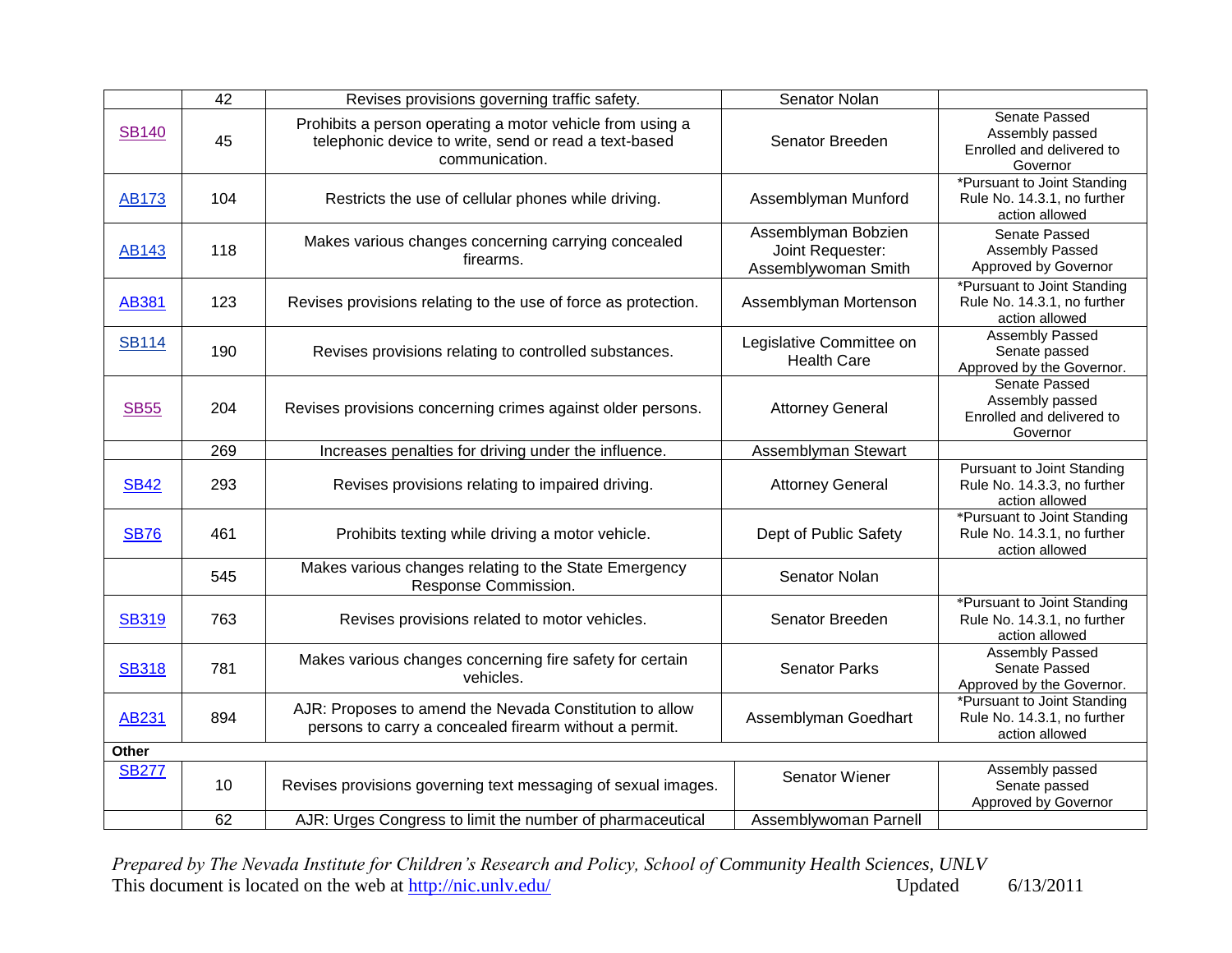|                 |     | advertisements that may be aired on television.                                                                             |                                                                                                  |                                                                                                   |
|-----------------|-----|-----------------------------------------------------------------------------------------------------------------------------|--------------------------------------------------------------------------------------------------|---------------------------------------------------------------------------------------------------|
| <b>AB181</b>    | 95  | Provides for civil commitment of sexually dangerous persons.                                                                | Assemblyman Horne                                                                                | Senate Passed<br>Assembly Passed<br>Approved by Governor                                          |
| <b>SB129</b>    | 155 | Requires training of persons who work in certain facilities.                                                                | Legislative Committee on<br>Senior Citizens, Veterans<br>and Adults with Special<br><b>Needs</b> | Senate passed<br>Assembly passed<br>6/5/11 In Senate. To<br>enrollment<br>*Exemption effective    |
| <b>SB420</b>    | 158 | Revises provisions relating to facilities.                                                                                  | Legislative Committee on<br>Senior Citizens, Veterans<br>and Adults with Special<br><b>Needs</b> | Assembly passed<br>Senate Passed<br>approved by Governor                                          |
| <b>AB123</b>    | 159 | Requires routine inspections of certain facilities.                                                                         | Legislative Committee on<br>Senior Citizens, Veterans<br>and Adults with Special<br><b>Needs</b> | Assembly passed<br>Senate Passed<br>In Assembly. To enrollment.<br>*Exemption effective           |
| AB299           | 178 | Revises provisions relating to automobile insurance.                                                                        | Assemblyman Atkinson                                                                             | <b>Pursuant to Joint Standing</b><br>Rule No. 14.3.4, no further<br>action allowed                |
| <b>SB232</b>    | 181 | Revises provisions relating to recreation areas.                                                                            | Senator Lee                                                                                      | Assembly Passed<br>Senate Passed<br>Approved by the Governor                                      |
| <b>SB377</b>    | 297 | Establishes provisions authorizing public-private partnerships.                                                             | Assemblyman Hardy                                                                                | <b>Pursuant to Joint Standing</b><br>Rule No. 14.3.3, no further<br>action allowed                |
| <b>AB119</b>    | 305 | Revises provisions relating to medical liens.                                                                               | Assemblyman Horne                                                                                | *Pursuant to Joint Standing<br>Rule No. 14.3.1, no further<br>action allowed                      |
| AB <sub>3</sub> | 349 | Provides for the issuance of a certificate of birth resulting in<br>stillbirth.                                             | Assemblyman Stewart                                                                              | *Pursuant to Joint Standing<br>Rule No. 14.3.1, no further<br>action allowed                      |
| <b>SB173</b>    | 368 | Authorizes reorganization of public health function of district<br>health departments in larger counties.                   | <b>Senator Parks</b>                                                                             | *Pursuant to Joint Standing<br>Rule No. 14.3.1, no further<br>action allowed                      |
| <b>SB43</b>     | 443 | Creates the Electronic Health Records Act and authorizes the<br>creation, maintenance and use of electronic health records. | Dept of Health and Human<br>Services - Director's<br>Office                                      | Assembly passed<br>Senate Passed<br>Enrolled and delivered to<br>Governor                         |
| <b>SB54</b>     | 444 | Clarifies the statute regarding the State's ability to adjust rates<br>paid to nursing facilities.                          | Division of Health Care<br>Financing & Policy -<br>Health & Human<br>Services                    | Senate passed<br>Assembly passed<br>Enrolled and delivered to<br>Governor<br>*Exemption effective |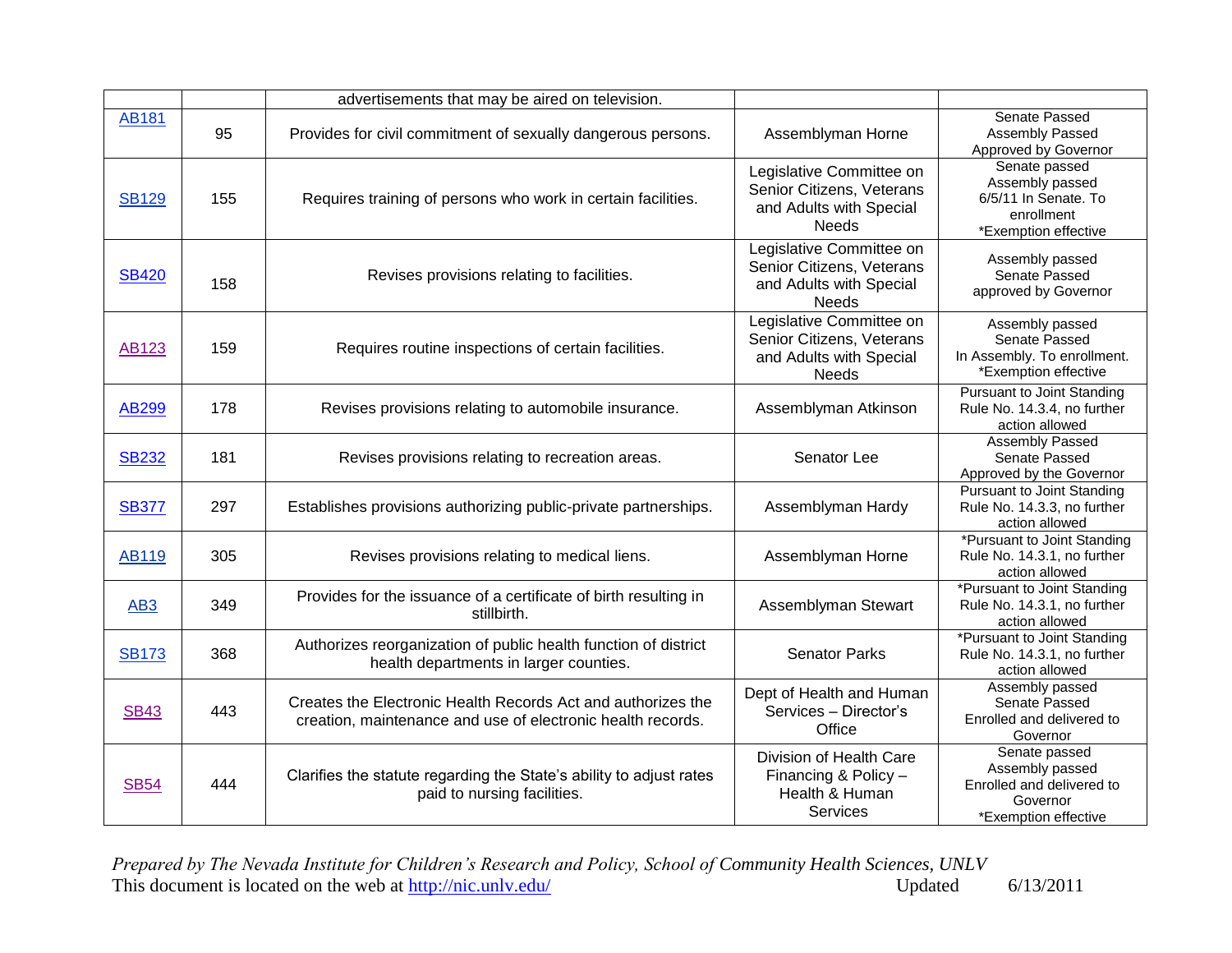| <b>AB50</b>  | 445 | Revises provisions relating to the licensure of health facilities.                                                                                        | Health Division - Health<br>and Human Services            | Senate Passed<br>Assembly Passed<br>Approved by the Governor.                                                       |
|--------------|-----|-----------------------------------------------------------------------------------------------------------------------------------------------------------|-----------------------------------------------------------|---------------------------------------------------------------------------------------------------------------------|
| <b>SB52</b>  | 446 | Makes various changes to the provisions relating to vital<br>statistics.                                                                                  | Health Division - Health<br>and Human Services            | *Pursuant to Joint Standing<br>Rule No. 14.3.1, no further<br>action allowed                                        |
| <b>AB74</b>  | 472 | Revises provisions related to the regulation of the insurance<br>industry in Nevada.                                                                      | Division of Insurance -<br><b>Business &amp; Industry</b> | Assembly passed<br>Senate passed<br>Senate Amendment No. 903<br>concurred in. To enrollment<br>*Exemption effective |
| <b>AB23</b>  | 473 | Allows Nevada to join the Interstate Insurance Product<br>Regulation Commission.                                                                          | Division of Insurance -<br><b>Business &amp; Industry</b> | Senate Passed<br>Assembly Passed<br>Approved by the Governor                                                        |
| <b>SB62</b>  | 474 | Requires insurance pre-licensing schools to be located at least<br>200 feet from all Division of Insurance offices and contracted<br>examination centers. | Division of Insurance -<br><b>Business &amp; Industry</b> | *Pursuant to Joint Standing<br>Rule No. 14.3.1, no further<br>action allowed                                        |
| <b>AB309</b> | 516 | Revises provisions governing the regulation of insurance<br>companies to facilitate transparency and accountability.                                      | Assemblyman Oceguera                                      | Senate passed<br>Assembly Passed<br>Approved by Governor                                                            |
| <b>SB75</b>  | 523 | Establishes a program for investment in research and<br>development.                                                                                      | <b>State Treasurer</b>                                    | Senate Passed<br>Assembly Amendment No.<br>945 concurred in. To<br>enrollment                                       |
| <b>AB84</b>  | 529 | Makes various changes relating to prevailing wage.                                                                                                        | Assemblyman Segerblom                                     | *Pursuant to Joint Standing<br>Rule No. 14.3.1, no further<br>action allowed                                        |
| <b>AB83</b>  | 536 | Revises the provisions governing the prosecution of identity theft<br>crimes.                                                                             | Assemblyman Oceguera                                      | Assembly Passed<br>Senate Passed<br>Approved by the Governor                                                        |
| AB552        | 539 | Revises provisions relating to DNA testing of persons arrested for<br>and convicted of a felony.                                                          | Senator Nolan                                             | No further action taken                                                                                             |
| <b>SB332</b> | 708 | Revises provisions governing compensation                                                                                                                 | Senator Settelmeyer                                       | * Pursuant to Joint Standing<br>Rule No. 14.3.1, no further<br>action allowed                                       |
| <b>AB172</b> | 706 | Creates positions of coordinator of grants in the Office of Energy<br>and the Department of Health and Human Services.                                    | Assemblyman Brooks                                        | No further action taken                                                                                             |
| <b>SB245</b> | 710 | Creates a statewide alert system for the safe return of missing<br>older persons.                                                                         | <b>Senator Parks</b>                                      | Assembly passed<br>Senate Passed<br>Approved by Governor.                                                           |
| <b>SB143</b> | 723 | Revises provisions governing presumptive coverage of<br>firefighters, police officers and arson investigators for certain                                 | Senator Rhoads                                            | Senate Passed<br>Assembly passed<br>Enrolled and delivered to                                                       |